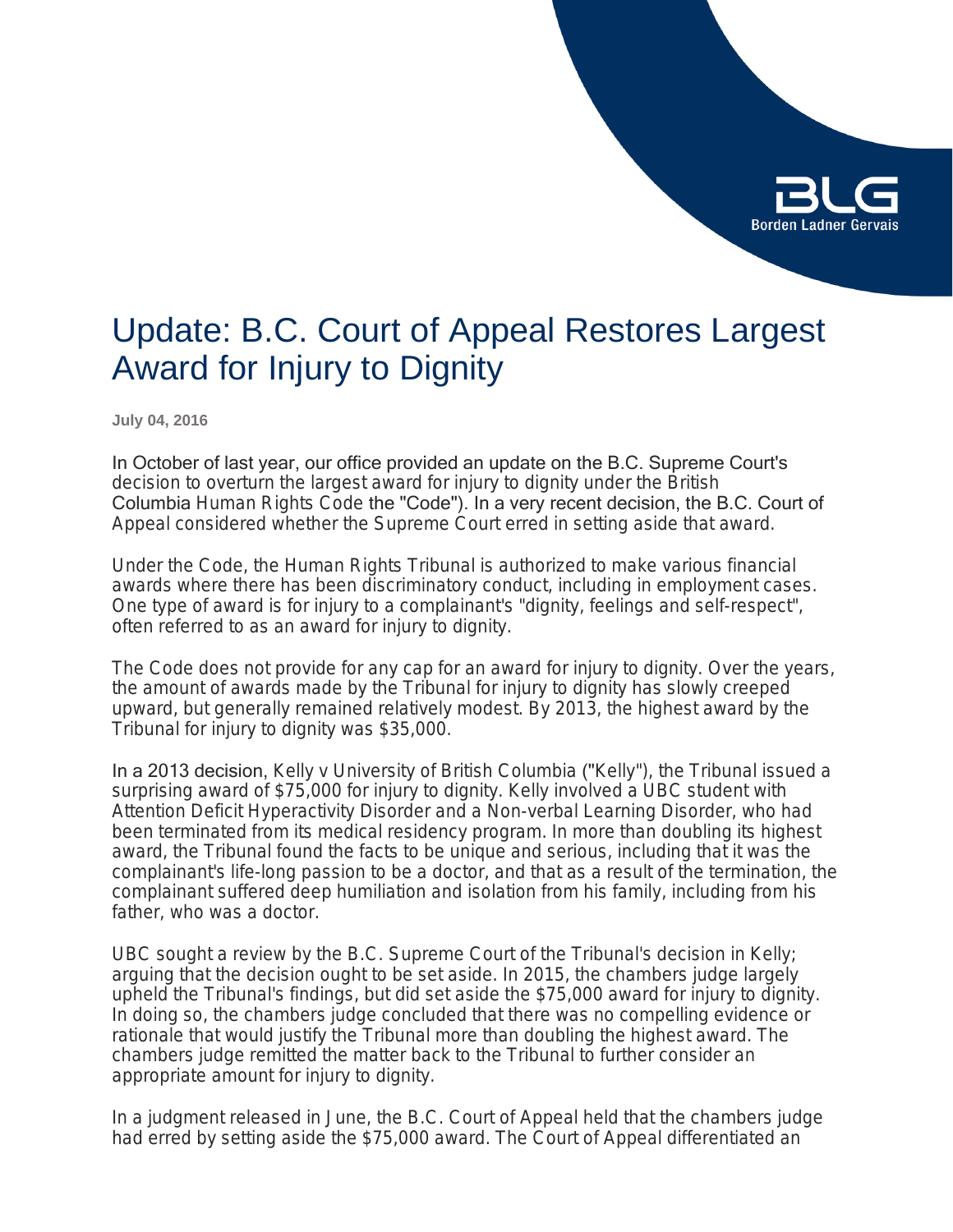award for injury to dignity from a quantum appeal in a personal injury case, where the loss caused by the injury is compared against a range established by the case. In the case of injury to dignity awards, the Court of Appeal recognized that there is no cap, and that while previous awards are of some precedential value, the Tribunal should not be prevented from adequately compensating a complainant for their actual injury to dignity. The Tribunal had found in this case that the complainant's injury was unique; the Court of Appeal agreed and held that the chambers judge erred by likening the situation to any other victim of discrimination who lost a job. The Court of Appeal emphasized that the complainant's termination ended his prospect of any job as a practicing physician. Accordingly, the Court of Appeal restored the Tribunal's \$75,000 award.

The Court of Appeal's decision provides clear support for the trend of rising human rights damages in B.C. and in Ontario. While any award for injury to dignity must be supported by the evidence, the Court of Appeal has signalled that no upper limit will be imposed on the Tribunal's ability to compensate complainants for their actual injury.

By:

[Andrew Nathan](https://www.blg.com/en/people/_deactive/n/nathan-andrew)

Services:

[Labour & Employment](https://www.blg.com/en/services/practice-areas/labour-,-a-,-employment)

# **BLG | Canada's Law Firm**

As the largest, truly full-service Canadian law firm, Borden Ladner Gervais LLP (BLG) delivers practical legal advice for domestic and international clients across more practices and industries than any Canadian firm. With over 725 lawyers, intellectual property agents and other professionals, BLG serves the legal needs of businesses and institutions across Canada and beyond – from M&A and capital markets, to disputes, financing, and trademark & patent registration.

### **[blg.com](http://www.blg.com)**

## **BLG Offices**

### **Calgary**

Centennial Place, East Tower 520 3rd Avenue S.W. Calgary, AB, Canada T2P 0R3 T 403.232.9500 F 403.266.1395

### **Montréal**

1000 De La Gauchetière Street West Suite 900 Montréal, QC, Canada H3B 5H4 T 514.954.2555

F 514.879.9015

#### **Ottawa**

World Exchange Plaza 100 Queen Street Ottawa, ON, Canada K1P 1J9 T 613.237.5160 F 613.230.8842

### **Toronto**

Bay Adelaide Centre, East Tower 22 Adelaide Street West Toronto, ON, Canada M5H 4E3 T 416.367.6000 F 416.367.6749

#### **Vancouver**

1200 Waterfront Centre 200 Burrard Street Vancouver, BC, Canada V7X 1T2 T 604.687.5744 F 604.687.1415